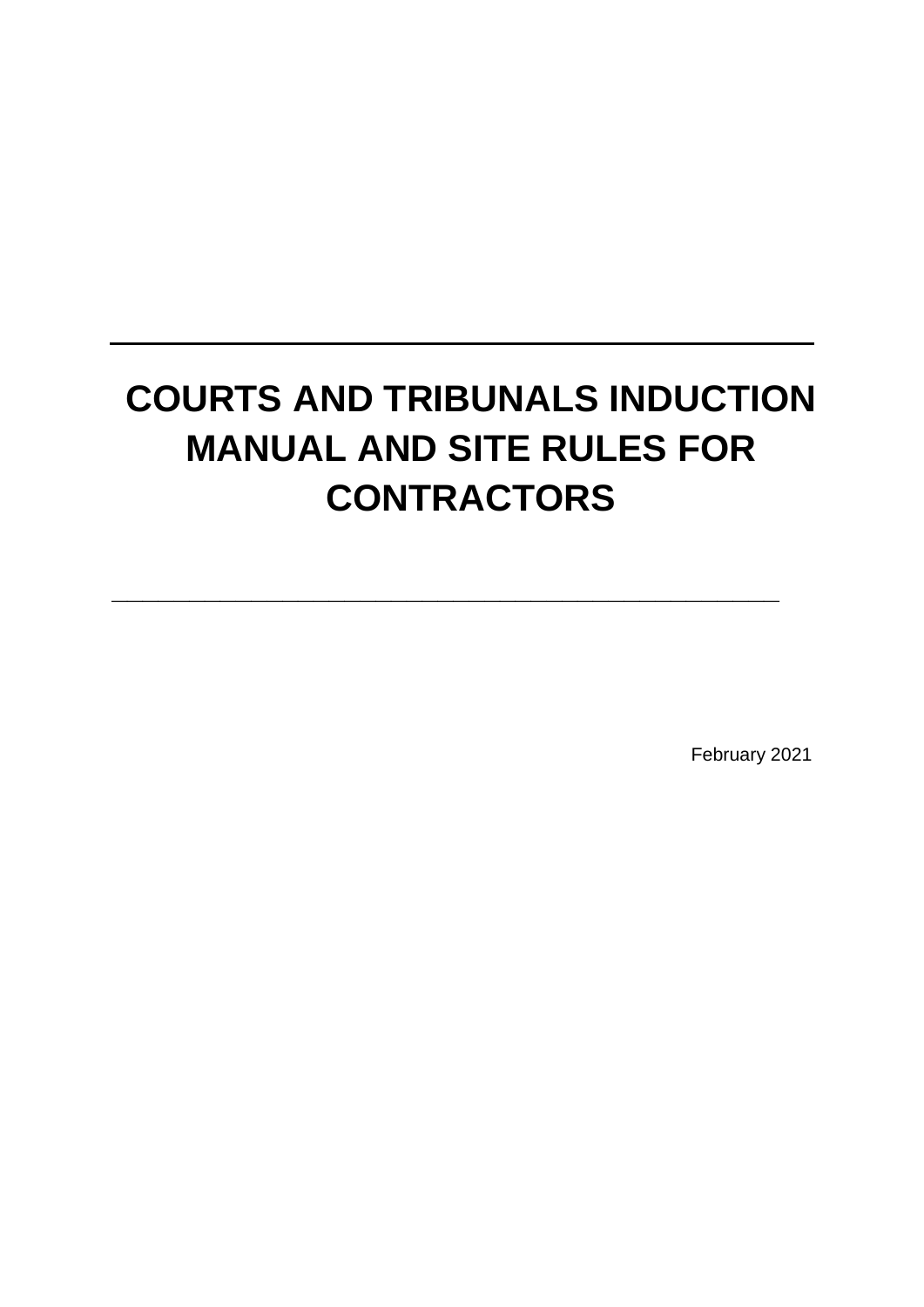

| <b>CONTENTS</b> |
|-----------------|
|                 |
|                 |
|                 |
|                 |
|                 |
|                 |
|                 |
|                 |
|                 |
|                 |
|                 |
|                 |
|                 |
|                 |
|                 |
|                 |
|                 |
|                 |
|                 |
|                 |
|                 |
|                 |
|                 |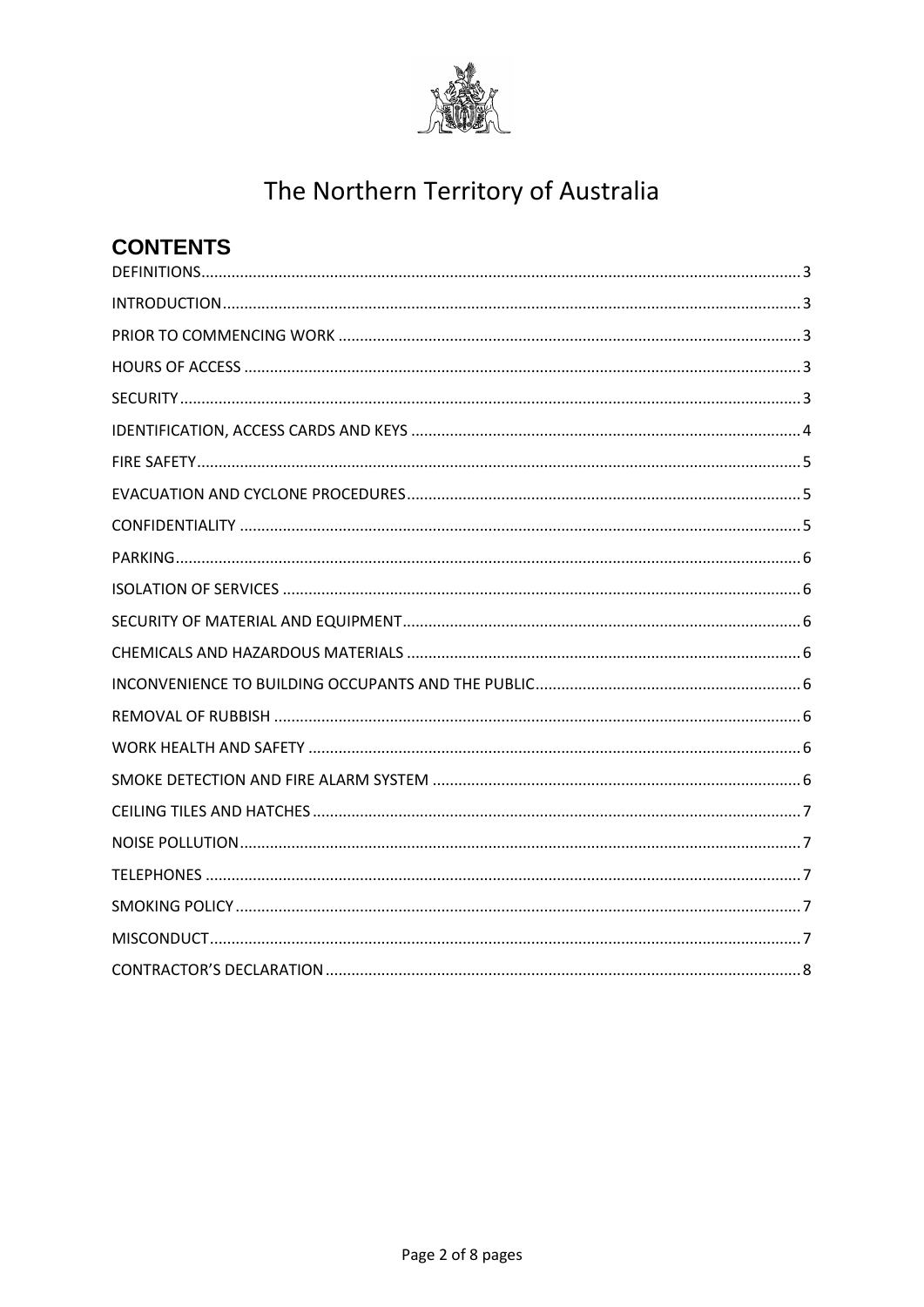

#### <span id="page-2-0"></span>**DEFINITIONS**

**Contractor:** any person who carries out contract, construction or maintenance work in Courts and Tribunals and their precincts, including an employee of a contractor or sub-contractor, a licensee, self-employed person, outworker, apprentice or trainee, work experience student, employee of a labour hire company or volunteer.

**Plant**: any machinery, equipment, appliance, container, implement or tool, and any component or anything fitted or connected to those objects.

**Courts and Tribunals:** any Court or Tribunal and its precinct in the Northern Territory of Australia and their immediate environs.

**Services:** elevators and lifts; mechanical and air-conditioning equipment; fire prevention systems; plumbing and hydraulics; electrical and lighting; carpentry, joinery and painting; locks and hardware; diesel generators; sound and vision equipment; radio and satellite equipment; roller doors and sliding gates; gas fittings and equipment; sewer and grease traps; and electronic security.

#### <span id="page-2-1"></span>**INTRODUCTION**

These rules are designed to assist contractors to operate effectively and safely within any Courts and Tribunals.

It is a condition of entry to any Court or Tribunal that contractors read, understand and comply with these rules. By signing page 8 of this document you agree that you will abide by these rules.

All contractors will be under the direct supervision of the relevant Registrar/Manager of the applicable court or tribunal building or their delegate while they are working in the relevant building.

#### <span id="page-2-2"></span>**PRIOR TO COMMENCING WORK**

Approval from the Registrar/Manager of the applicable court or tribunal building or their delegate is required for contractors prior to the commencement of any work in any Court or Tribunal or its precinct.

#### <span id="page-2-3"></span>**HOURS OF ACCESS**

Hours of access to undertake work must be discussed and approved by the relevant Registrar/Manager of the applicable court or tribunal building or their delegate prior to work commencing.

#### <span id="page-2-4"></span>**SECURITY**

All contractors who provide services in any Court or Tribunal precinct must provide valid photographic identification prior to being granted permission to work within the precinct.

Contractors who will need to access to non-public areas of any Court or Tribunal must provide an NT Safe National Police Certificate to the relevant Registrar/Manager of the applicable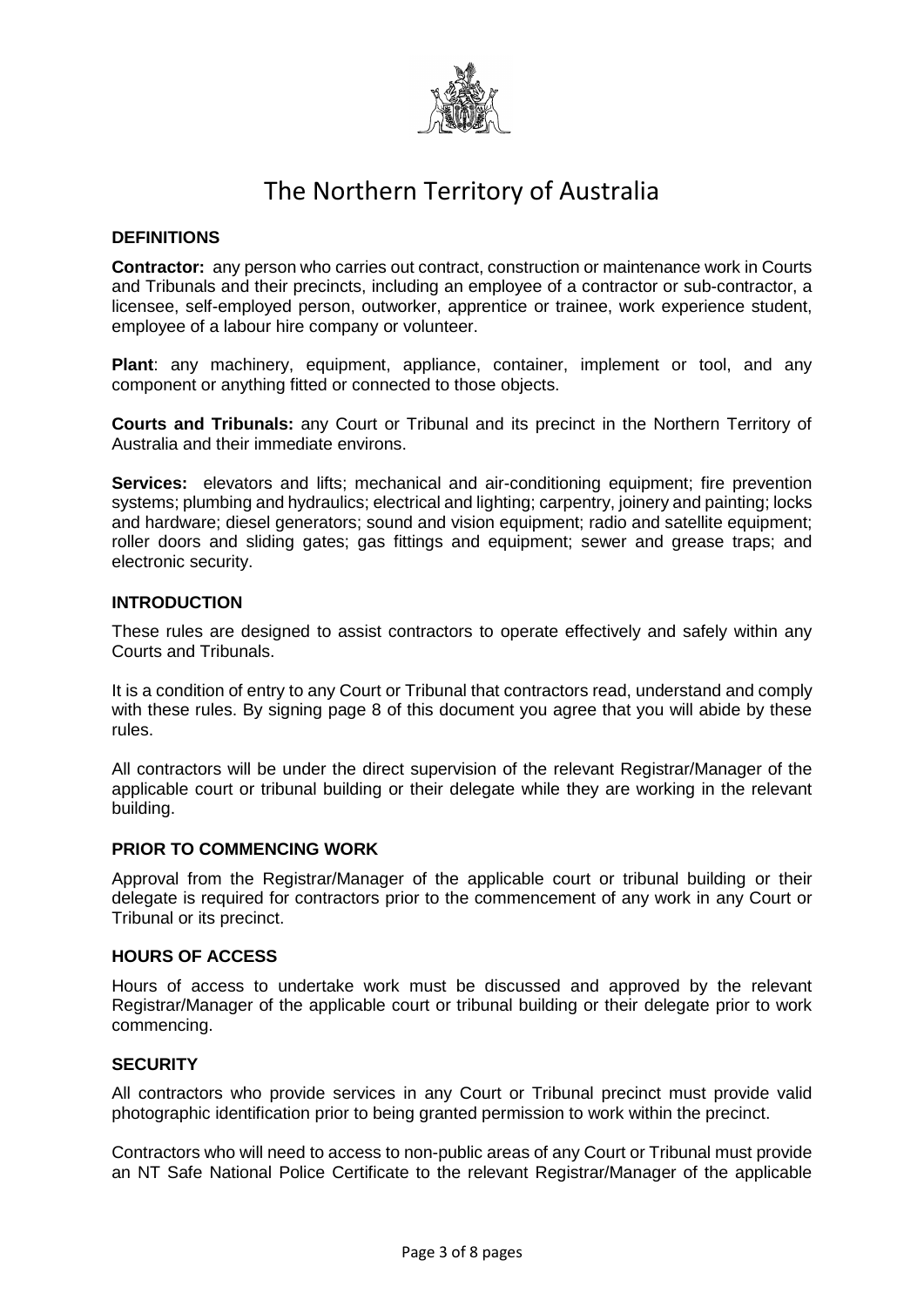

court or tribunal building or their delegate to be granted access to any Court or Tribunal building. A National Police Certificate is valid if it is less than 12 months old. All contractors who provide services to any Children's Court must provide a valid Ochre Card prior to being granted permission to work within that precinct.

If a contractor has not resided in Australia for the previous 12 months, a criminal history check from the country of previous residency must be supplied.

If access is approved, contractors will be notified and will be advised to contact the relevant Court or Tribunal to arrange a time to attend to undertake any induction process required prior to commencement. Inductions will be valid for the life of that contract.

Criminal history checks must be provided along with a signed copy of page 8 of this document at least two business days before work is due to commence for any new contractors attending any Court or Tribunal site.

In the case of contractors who work within Courts and Tribunals for more than 12 months, an annual Statutory Declaration to the effect that there has been no change in the contractors' criminal history must be provided to the relevant Registrar/Manager of the applicable court or tribunal building or their delegate for access rights to the precinct to be extended.

A contractor with any ongoing criminal matters before any Court during the contract period is required to disclose those matters to the Department of Infrastructure and Planning (DIPL). Whether the contractor can continue to work in Courts and Tribunals precincts will be determined by the relevant Registrar/Manager of the applicable court or tribunal building or their delegate.

A contractor who is convicted of a criminal offence during the contract period must advise the Department of Infrastructure and Planning (DIPL) of the conviction. Whether the contractor can continue to work in Courts and Tribunals precincts will be determined by the relevant Registrar/Manager of the applicable court or tribunal building or their delegate.

Contractors will be subject to security screening of individuals, vehicles, tools and equipment. Any person who fails to submit to security screening will be denied entry to any Courts and Tribunals.

Contract workers may be required to store items such as mobile telephones, cameras, radios and/or electronic devices with Security.

A contractor must always be escorted by a staff member or security guard when in Judges' chambers, even for a brief period.

#### <span id="page-3-0"></span>**IDENTIFICATION, ACCESS CARDS AND KEYS**

Workers engaged in work in non-public areas of any Court or Tribunal are required to wear their Visitors security access pass at all times while on site. Access cards and keys will either be issued by the Registrar of the Court or Security staff on the advice of the relevant Registrar/Manager of the applicable court or tribunal building or their delegate.

On arrival, all contractors must report to Security, where access passes and keys can be collected. At sites where the Registrar of the Court holds all passes and keys, Security will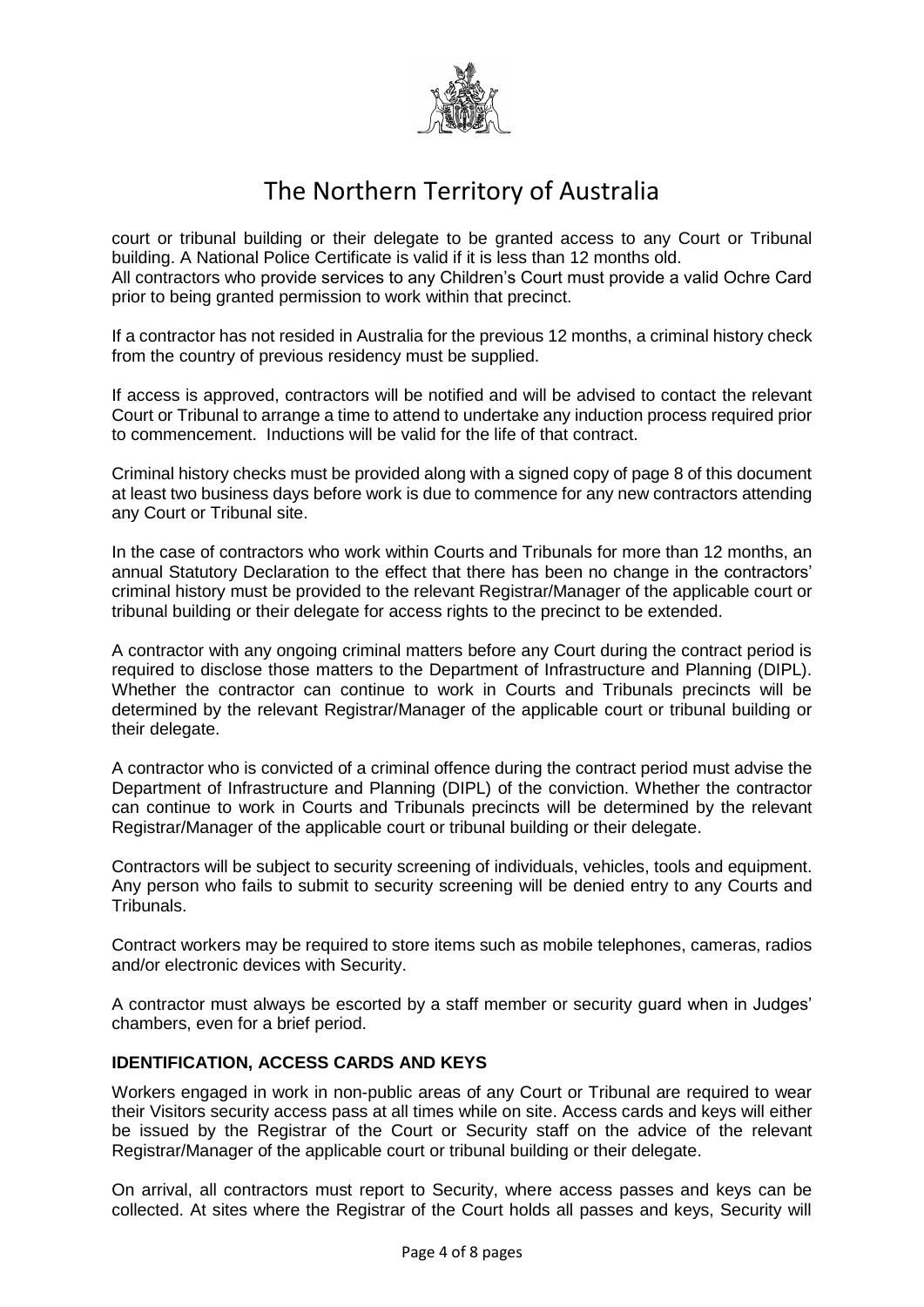

coordinate with the contractor and the Registrar, Any contractor who does not have current clearance to work on these sites will be asked to leave.

All access passes and keys must be returned to either the Registrar of the Court or Security staff before leaving site each day.

By signing page 8 of this document you agree that you will not allow another person, under any circumstances, to use your access card or key/s.

The condition of use of the access card is that you only access the areas assigned to your access card and to your official designated work area within Courts and Tribunals. Requests for additional access or a variation must be approved.

Lost or stolen access cards or keys must be reported to Security immediately.

#### <span id="page-4-0"></span>**FIRE SAFETY**

Contractors must not obstruct fire-fighting equipment, fire prevention equipment or fire exits and must ensure that fire escape routes are free from obstruction at all times.

#### <span id="page-4-1"></span>**EVACUATION AND CYCLONE PROCEDURES**

In the event that an evacuation is required, contractors must follow the instructions of the Chief Warden or Floor Warden.

Evacuation routes and assembly points appear on signs throughout all Courts and Tribunal buildings.

In the case of a cyclone, contractors must ensure that unfinished work, equipment, boarding, materials and other movable items are secured and stored.

Copies of the Courts and Tribunals emergency and cyclone plans are available with Security or from the relevant Registrar/manager of the applicable court or tribunal building or their delegate.

#### <span id="page-4-2"></span>**CONFIDENTIALITY**

Contractors who are exposed to confidential or sensitive information may not disclose such information to any third party.

By signing page 8 of this document, you agree and acknowledge that you will:

- a) not use any confidential information other than for the purposes of delivering the contracted service.
- b) not disclose any confidential information other than to those personnel to whom it is necessary for the purposes of delivering the contracted services.
- c) not reproduce any confidential information in any medium or format except where required for the purpose of delivering contracted services.

Failure to comply with the obligations under this section may result in legal action.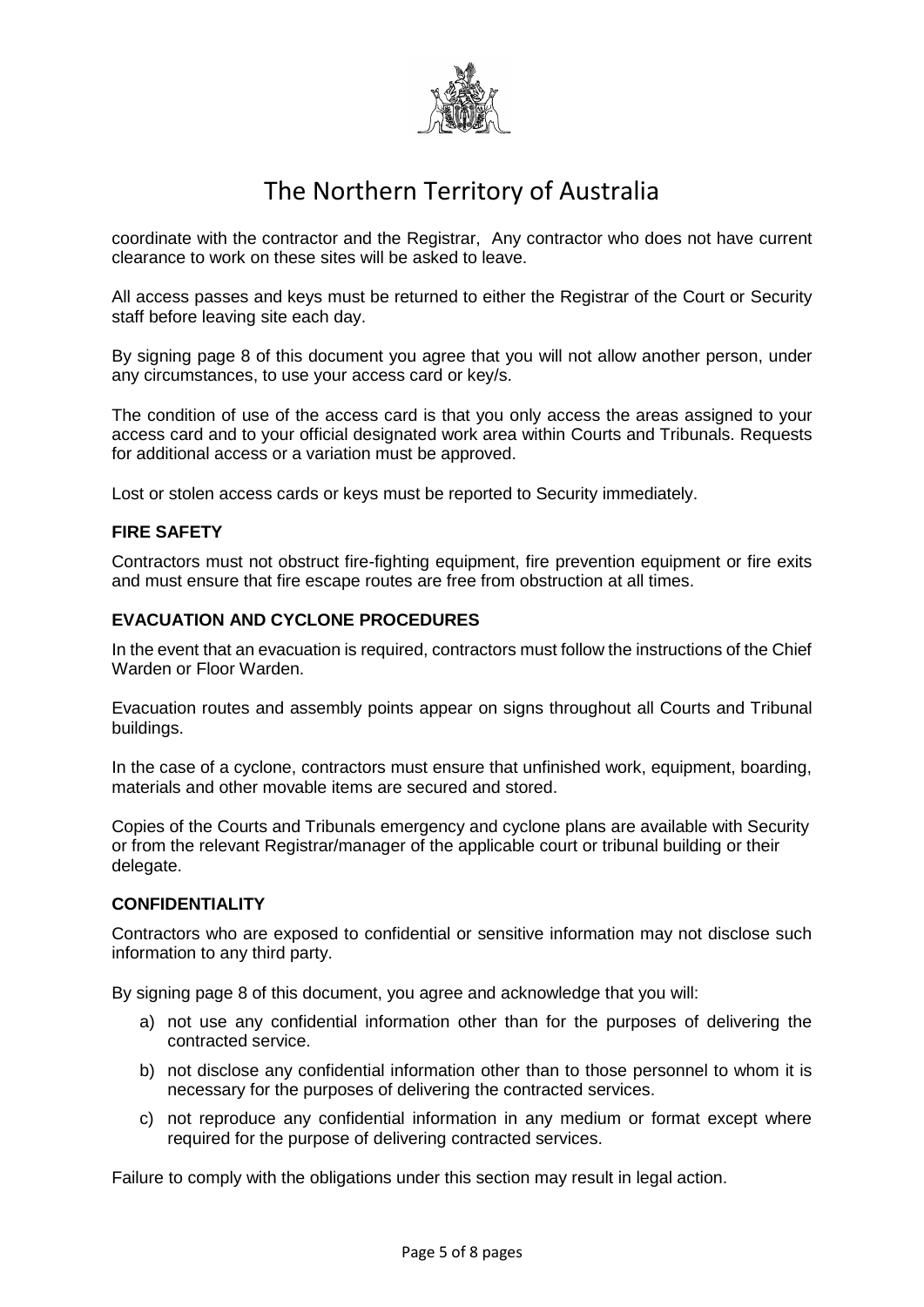

#### <span id="page-5-0"></span>**PARKING**

Contractors should discuss parking requirements with the relevant Registrar/Manager of the applicable court or tribunal building or their delegate for each site if necessary.

#### <span id="page-5-1"></span>**ISOLATION OF SERVICES**

Services must not be isolated without the prior approval of the relevant Registrar/Manager of the applicable court or tribunal building or their delegate or their delegate.

Any services which are isolated must be correctly tagged with the name of the person engaged in the isolation, the date, time and anticipated period of isolation.

#### <span id="page-5-2"></span>**SECURITY OF MATERIAL AND EQUIPMENT**

No material and/or equipment must be left unattended in any Court or Tribunal precinct where it may present a hazard to occupants and visitors to the building.

Storage of flammable materials in Courts and Tribunals is discouraged. Should this be required, Security and the relevant Registrar/manager or their delegate must be consulted. Items will need to be clearly marked and stored appropriately.

#### <span id="page-5-3"></span>**CHEMICALS AND HAZARDOUS MATERIALS**

All chemicals and hazardous material must display appropriate signage, and safety data sheets (SDS) must be available in close proximity to where the chemicals are handled.

Appropriate personal protective equipment (PPE) must be worn by contractors handling chemicals or other hazardous materials.

When chemicals for the air conditioning system are being replenished in any chiller room, the doors of the chiller room must be closed to prevent odour spreading in the case of a chemical spill.

#### <span id="page-5-4"></span>**INCONVENIENCE TO BUILDING OCCUPANTS AND THE PUBLIC**

Contractors should attempt at all times to minimise inconvenience to building occupants and members of the public.

#### <span id="page-5-5"></span>**REMOVAL OF RUBBISH**

Contractors must remove all rubbish/debris associated with their work any Court or Tribunal building.

#### <span id="page-5-6"></span>**WORK HEALTH AND SAFETY**

All contractors must comply with all relevant Workplace Health and Safety (WHS) legislation and policies.

#### <span id="page-5-7"></span>**SMOKE DETECTION AND FIRE ALARM SYSTEM**

Any work which may produce smoke, fumes, dust or heat requires the isolation of the Very Early Smoke Detection Apparatus (VESDA) and Fire Alarm system. Approval of the relevant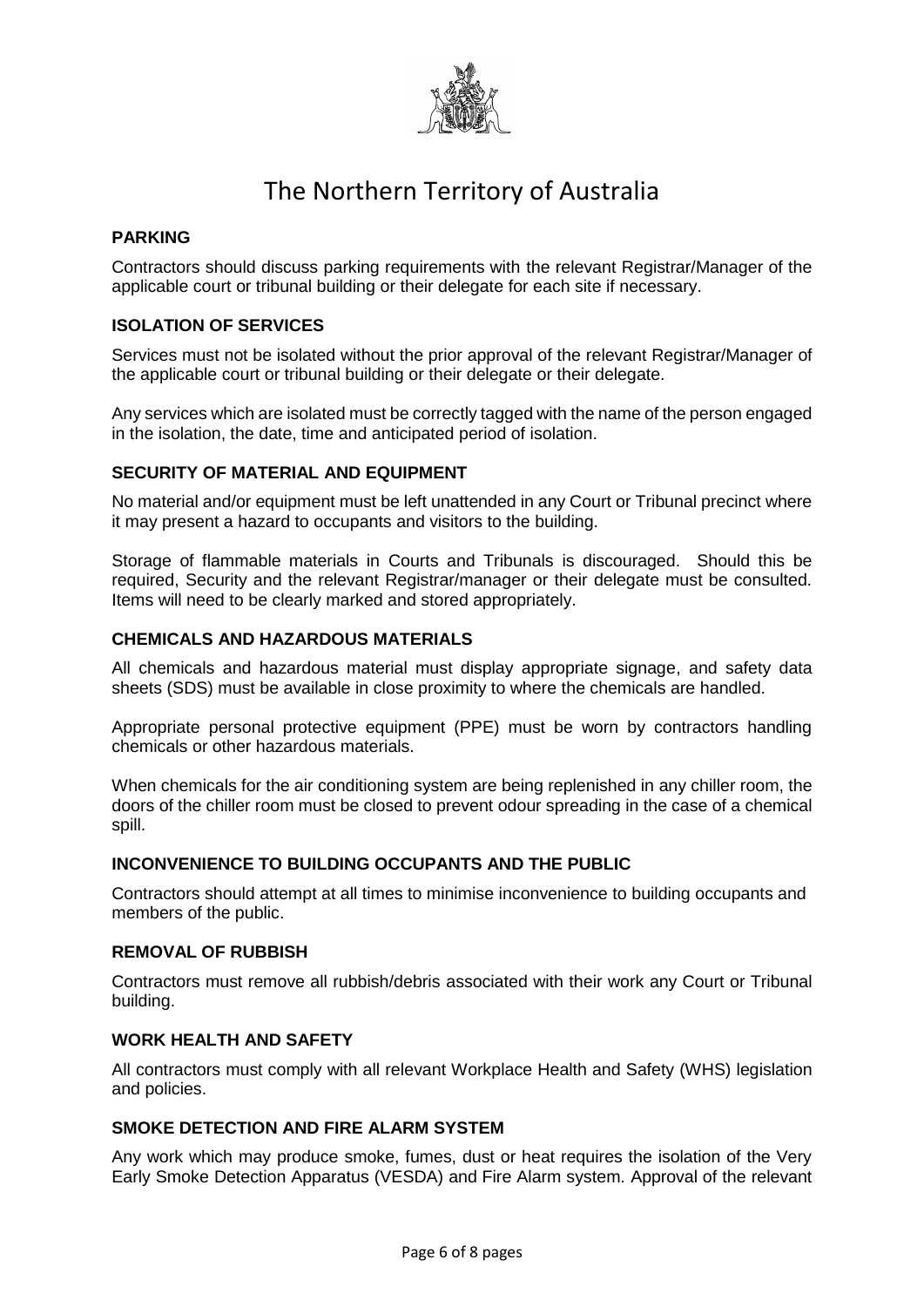

Registrar/Manager of the applicable court or tribunal building or their delegate or his/her delegate is required for any such work and isolation of systems.

VESDA and fire alarm systems must be reactivated immediately after work has been completed.

#### <span id="page-6-0"></span>**CEILING TILES AND HATCHES**

Ceiling tiles removed and hatches opened must be replaced or closed when unattended.

Ceiling tiles which are broken during the course of contract work must be replaced.

Contractors will be liable for any damage to ceiling tiles and/or hatches arising from their negligence.

#### <span id="page-6-1"></span>**NOISE POLLUTION**

Contractors must conduct all noisy works outside of business hours unless otherwise approved by the relevant Registrar/Manager of the applicable Court or Tribunal building or their delegate.

#### <span id="page-6-2"></span>**TELEPHONES**

Unauthorised use of Courts and Tribunals telephones by contractors is strictly prohibited.

#### <span id="page-6-3"></span>**SMOKING POLICY**

Smoking is not permitted within the any Courts and Tribunals precinct unless otherwise sign posted.

#### <span id="page-6-4"></span>**MISCONDUCT**

Any contractor who engages in inappropriate conduct will be immediately removed from the site. Examples of misconduct include but are not limited to:

- unauthorised removal of or interference with any protective device or the unauthorised operation of a machine, plant or equipment
- damage to, misuse of or interference with fire-fighting equipment
- unauthorised removal or defacing of any label, sign or warning device
- misuse of chemicals, flammable or hazardous substances or toxic material
- smoking in any Court or Tribunal precinct unless otherwise sign posted
- interfering with evidence following an accident
- being under the influence of alcohol or drugs